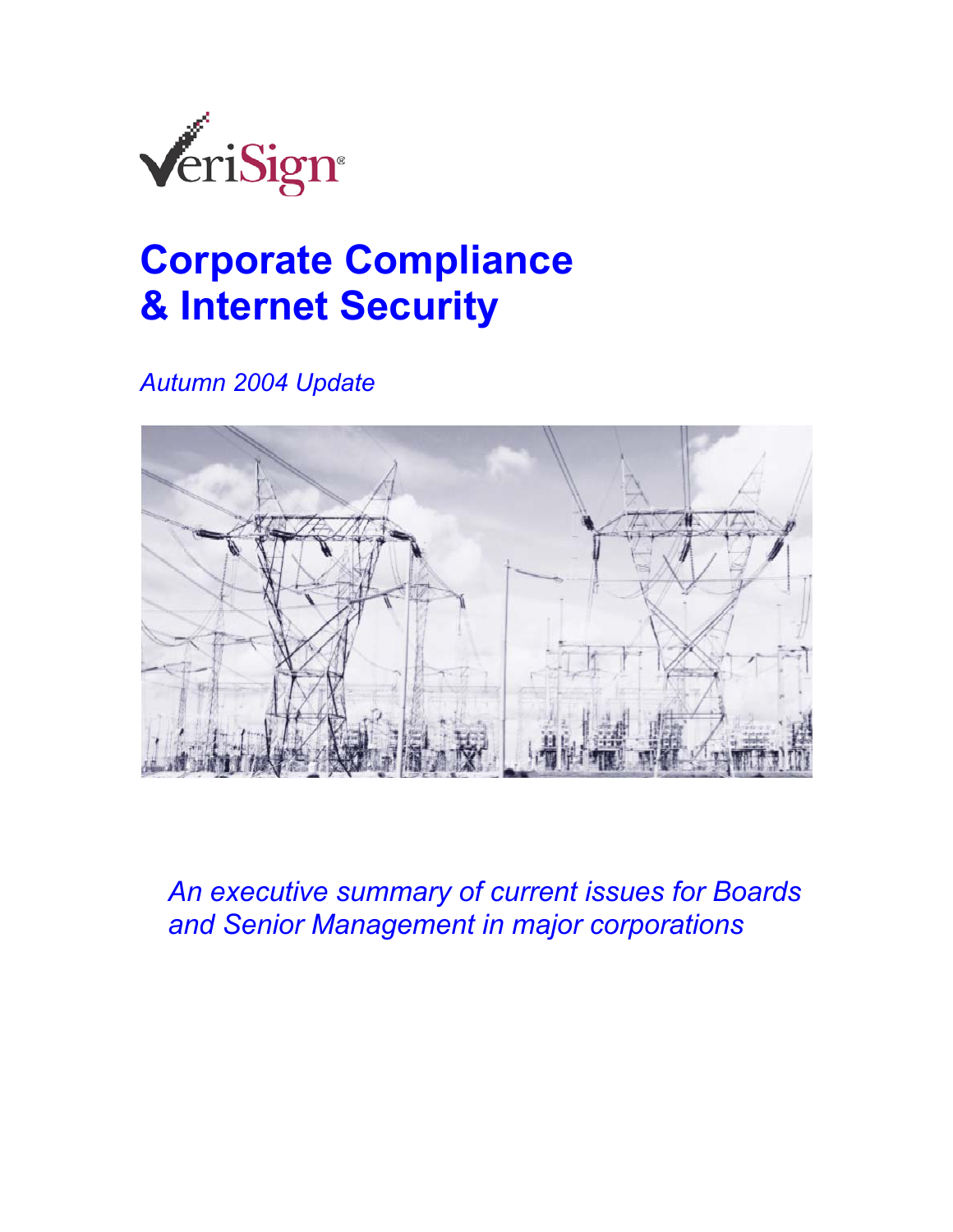# **Contents**

| <b>Executive Summary</b>       | 3               |
|--------------------------------|-----------------|
| Threats and Trends             | 4               |
| New Trend Spotlight: Phishing  | 6               |
| <b>Phishing Case Study</b>     | 10              |
| EU Rules impact Email Usage    | 12 <sup>°</sup> |
| Data Trends for Internet Usage | 13              |
| Internet Usage and Security    | 14              |

The information contained in this document is for guidance only. It does not necessarily reflect the views of VeriSign Inc. or any of its subsidiaries. All the information is provided without any warranty, express or implied.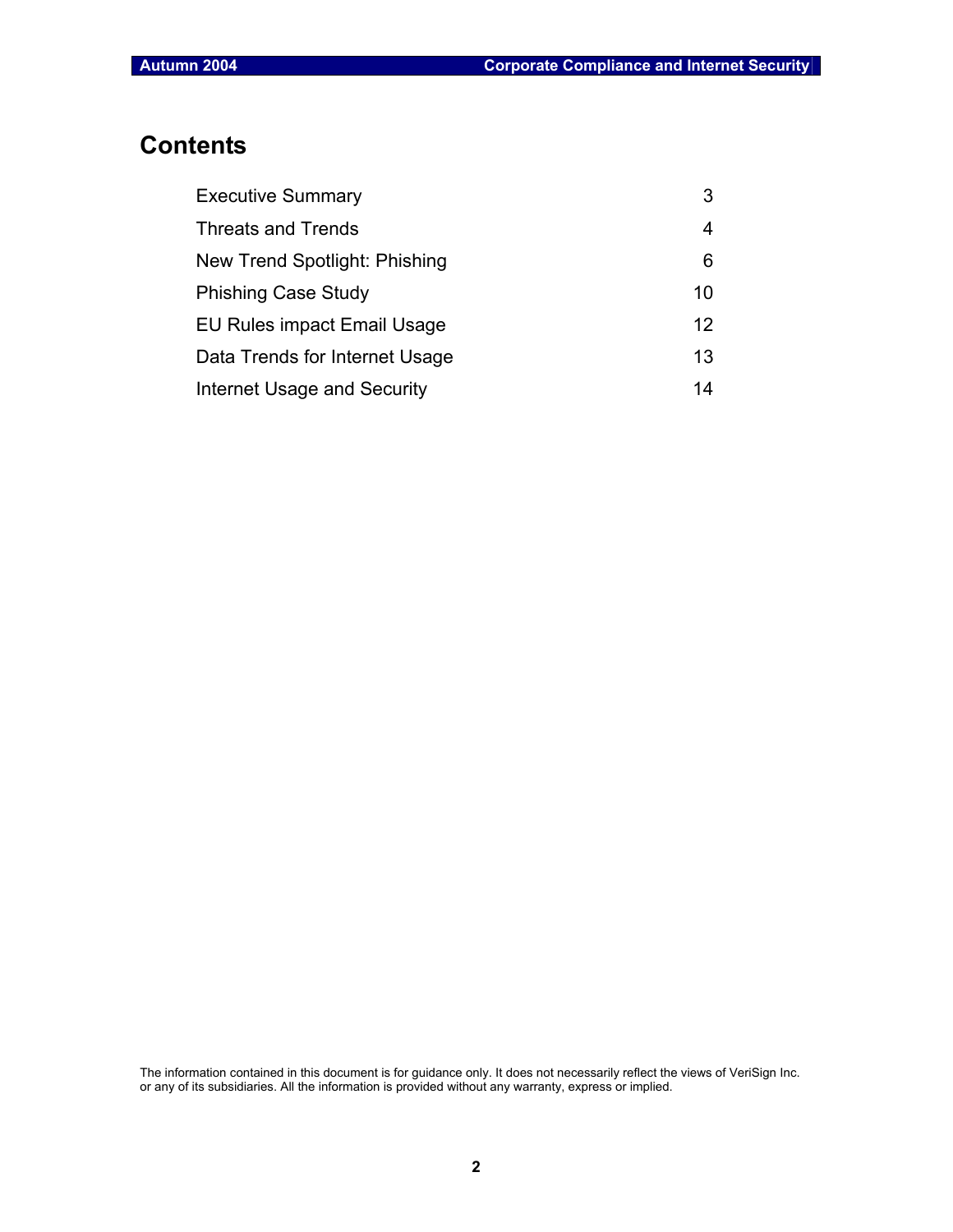### **Executive Summary**

These reports are intended to provide senior executives in major organisations with an overview and understanding of current issues in relation to corporate compliance and Internet security. Increasingly these two areas are intertwined and organisations rely more and more on the Internet as a basic business tool. In fact many organisations under-estimate how dependent their business now is on the Internet. For example, while only 7% of UK consumer spending is via "pure" e-commerce, nearly 80% (Source:ONS) of all homes in the UK now have Internet access and over 25% now have Broadband access. And the "always-on" nature of Broadband is changing the way people use the Internet.

Today's Broadband consumer is more likely to use the Internet as an initial source of information about a product or service than any other. They are more likely to start a transaction via the Internet, even if they finish it in a more traditional manner. As a consequence, "Phishing" is increasingly a serious threat to any organisation's credibility. While the early victims were Banks, this fraud is being extended far more widely. APACS estimates that the UK banking sector has seen over £4M in losses in the last year as a result of Phishing.

According to Claritas there are over 15 million publicly available E-mail addresses in the UK that marketers can use to undertake email campaigns. So it is no surprise that hard-pressed marketing departments are turning to what is, notionally, a "free" medium in order to communicate with customers. But, sometimes this can go very badly wrong as HFC Bank found to their cost.

The Corporate Compliance and Internet Security Briefing reports current trends for Internet growth, usage, security, and online fraud. This briefing includes data and intelligence uniquely available from VeriSign's Internet infrastructure services, including Domain Name System (DNS), digital certificates (SSL and PKI), Managed Security, Payments, and Fraud Protection. Data for the report focuses on the first half of 2004.

In this briefing we are focusing on the following: • Threat and vulnerability trends across Internet during the first half of 2004.

- New trend spotlighting phishing
- The impact of EU rules on E-mail usage
- Some best practices to improve the security
- posture of enterprises using the Internet.
- Data trends for Internet usage trends collected and correlated by VeriSign.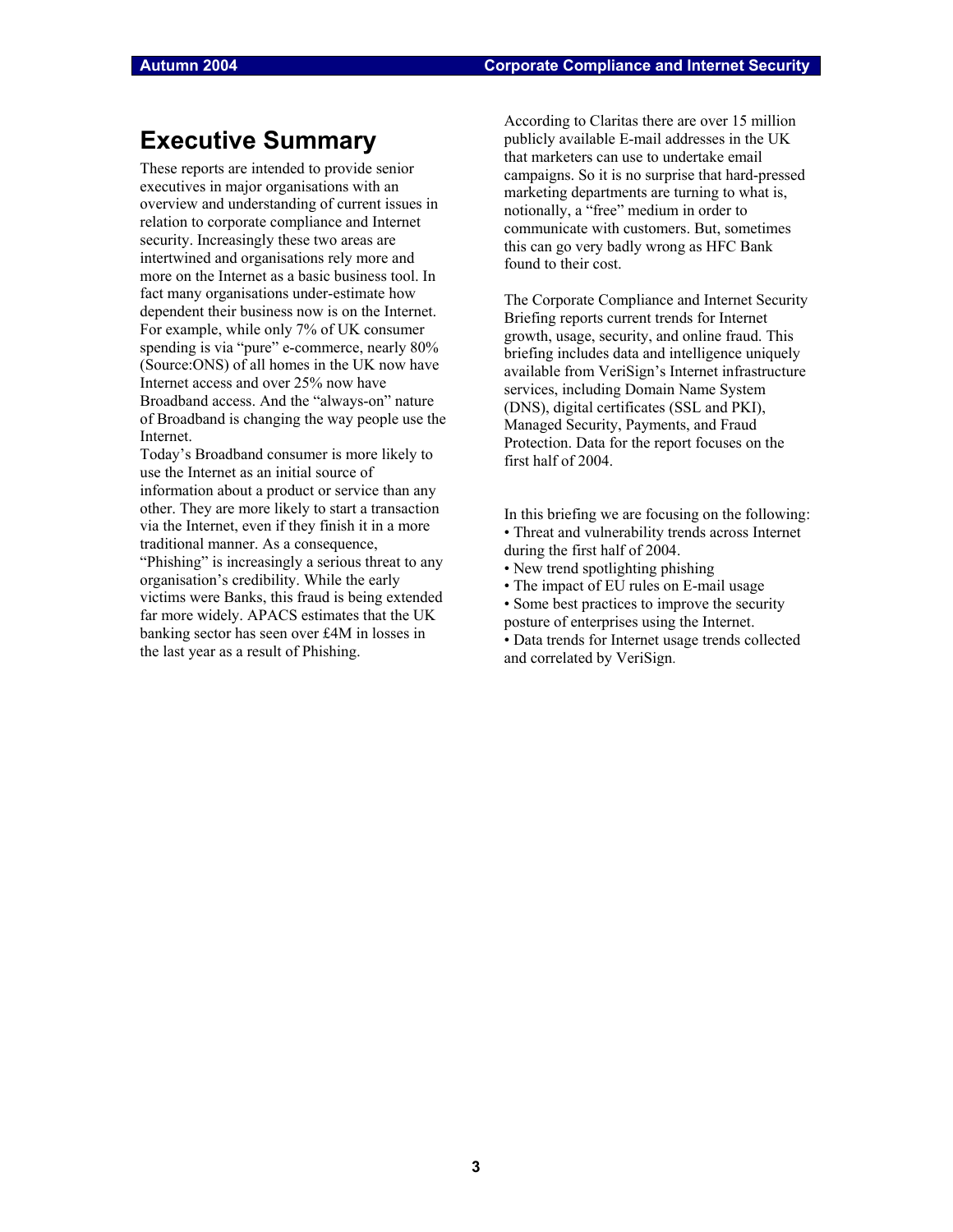### **Threats and Trends**

Hidden in the constant stream of email-based worms, there was a noticeable rise in attacks by multi-vector worms. These can simultaneously exploit several vulnerabilities in one attack and have a longer shelf life than single exploit worms. Another new trend was faster releases of exploit code following the public announcement of vulnerabilities, aided by tool kits for the rapid development and deployment of exploit code. Based on these trends, users should now expect exploit code to appear shortly after announcement of new vulnerabilities. Consequently, enterprises must move faster to test and install vendor patches to fix vulnerabilities before exploitation occurs.

Propagation of worms by mass email continues in popularity. The first half included many successful mass-mailers such as Novarg, MyDoom, Lovegate, and Netsky, just to name a few. VeriSign notes a new, rapidly escalating arms race of worm writers versus user education. Worm writers use increasingly clever tricks to users into opening email and associated attachments. Anti-virus software vendors are getting better at rapid deployment of vulnerability signatures. Unfortunately, zero-day attacks are a troublesome concern for enterprises. There is an increasing trend for mass mailers to include a "backdoor" code component that

.

allows the writer or other worm writers to surreptitiously upgrade the executable. This tactic enables "Worm Wars" wherein new worms exploit backdoors left by previous worms.

Another new trend is the improvement and rapid evolution of the multi-vector worm. Their ability to effectively exploit multiple attack vectors over time suggests the day of single-exploit worms is numbered. The most effective and potentially damaging example of this breed is called phatbot, agobot, or gaobot. Its source code is public and readily available. The resource makes it relatively easy for hackers to add new exploit code to a platform. These factors make multivector worms a serious threat to every enterprise.

It is worth noting that quick exploitation has not followed announcements of all major vulnerabilities. For example, the complex vulnerability in Check Point Software's Firewall-1 implementation of ISAKMP has avoided public exploitation despite the high "attraction factor" of firewalls as targets. This example suggests the cracking community cannot quickly exploit vulnerabilities that are more complex in nature.

Nevertheless, when and if more complex exploits are released, distribution network and worm toolkits will insure their fast, effective use.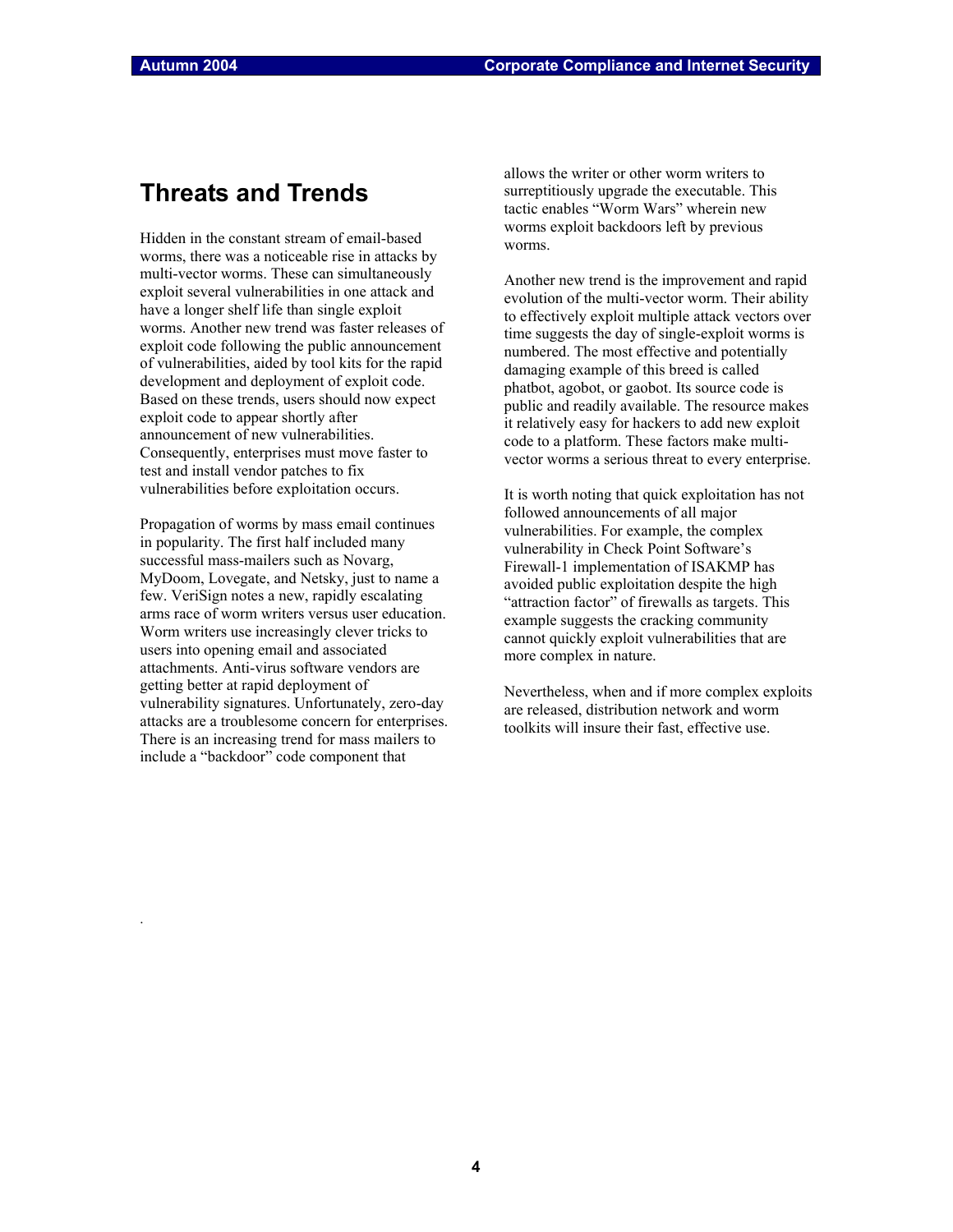$\Gamma$ 

## **Managed Security Service Event Statistics1**



| Top 10 regions of security events<br>generated in H1 04 |  |
|---------------------------------------------------------|--|
| Country of Destination                                  |  |

| <b>United States</b> | 83.26%   |
|----------------------|----------|
| Canada               | 13.76%   |
| Australia            | 0.93%    |
| Netherlands          | 0.61%    |
| United Kingdom       | 0.26%    |
| China                | 0.23%    |
| Korea Republic of    | 0.12%    |
| Uruguay              | $0.10\%$ |
| Japan                | 0.09%    |
| Germany              | 0.08%    |

There was an increase in the aggregate number of events per device during the first half of 2004. vulnerabilities and attacks, events per device can fluctuate as Intrusion Detection System (IDS) signature vendors refine their methods of alerting for anomalies and exploits.

While the aggregate number of events continues to grow based on an increasing number of

#### **Top Atacks**

| Rank           | 012004                                          | Ra | Rank | 022004                                     |
|----------------|-------------------------------------------------|----|------|--------------------------------------------|
| 1              | POP3 Authorization overflow attempt             |    |      | Telnet Server 2000 rexec password overflow |
| $\overline{2}$ | Microsoft Windows ASN.1 Library buffer overflow |    |      | attempt                                    |
| 3              | RPC mountd UDP export request                   |    | 2    | DD0S shaft synflood                        |
| 4              | HTTP Client URL Argument Overflow Attack        |    |      | ASN.1 BER Length Overflow Heap Corruption  |
| 5              | WEB-PHP content-disposition memchr overflow     |    | 4    | ICMP Ping Flood                            |
| 6              | SMTP Content-Transfer-Encoding overflow attempt |    |      | SYN Flood                                  |
|                | Mail message contains suspicious ZIP file       |    | 6    | RPC DCOM overflow attempt                  |
| 8              | WWW General cgi-bin Attack                      |    |      | RPC portmap request NFS UDP                |
| q              | Shell interpreters used to execute commands     |    | 8    | PCT Client Hello overflow attempt          |
|                | on Web servers                                  |    | 9    | MS-SQL version overflow attempt            |
| 10             | TCP port scan has been detected                 | 1( | 10   | RPC mountd UDP export request              |

*1 Note: In February 2004,VeriSign acquired Guardent, a recognized leader in MSS. Guardent's security consulting and managed services are integrated into VeriSign's solution portfolio. MSS historical reporting has changed to reflect the integration.*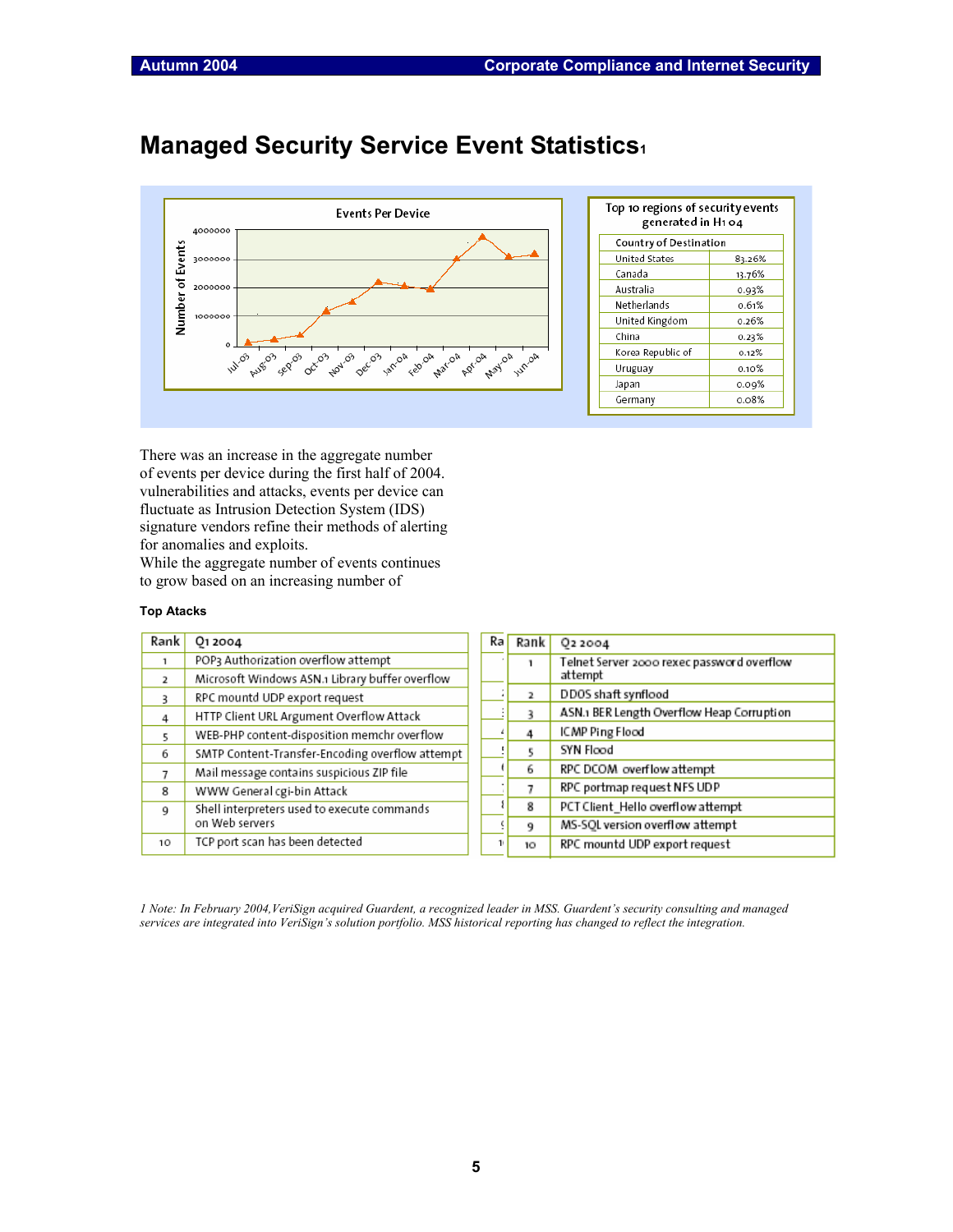# **New Trend Spotlight: Phishing**

"Phishing" refers to a criminal "con" to trick Internet users into disclosing personal financial account information, username, password or other information leading to identify theft and fraud.

A phishing "con" uses email and a Web site spuriously designed to represent well known legitimate businesses, financial institutions and government agencies. According to Gartner, Phishing attacks targeted 57 million Internet users during the past year. On average, three to five percent of all individuals who received a phishing email responded and became victims to the fraud. Phishing creates huge financial and reputation and brand equity exposures for the financial institutions, e-commerce sites, hospitals and other organizations whose customers are usually the targets of such attacks.



Model of a Phishing Attack

There are three basic phases in phishing attack, Preparation, Attack, and Data Recovery.

- **A**. During the Preparation phase the phisher will:
- Prepare the fraudulent advertisement
- Purchase or harvest victim emails
- Prepare the capture site (See definition below)

**B.** The Attack begins when the phisher sends a fraudulent advertisement to the victim.

**C.** In the Data Recovery phase, the phisher will collect the information that the victims revealed to the capture site. In order for the perpetrator to realise a profit from the phishing activity the perpetrator must make some use of the stolen credentials. In the case of stolen credit card numbers this process is known as carding. The use of the stolen credentials can start immediately after they are revealed by a victim.

In most cases a perpetrator will use a series of anonymous hosts to avoid identification. It is equally important for the perpetrator to conceal the creation of the capture site, the source of phishing spam, and the recovery of encrypted data.

#### **Capture Site**

The capture site is the machine that obtains the stolen access credentials from the victims. This is almost always a Web site. **Advertisement** 

It is unlikely that victims will discover a phishing attack site by chance so advertising the capture site is usually required. The advertisement usually impersonates the identity of the capture site. The most common impersonation mechanisms are spam and domain

### name registrations.

**Recovery of Data** 

Since the capture site is typically located on some form of anonymous host, the perpetrator needs some means to recover the data obtained.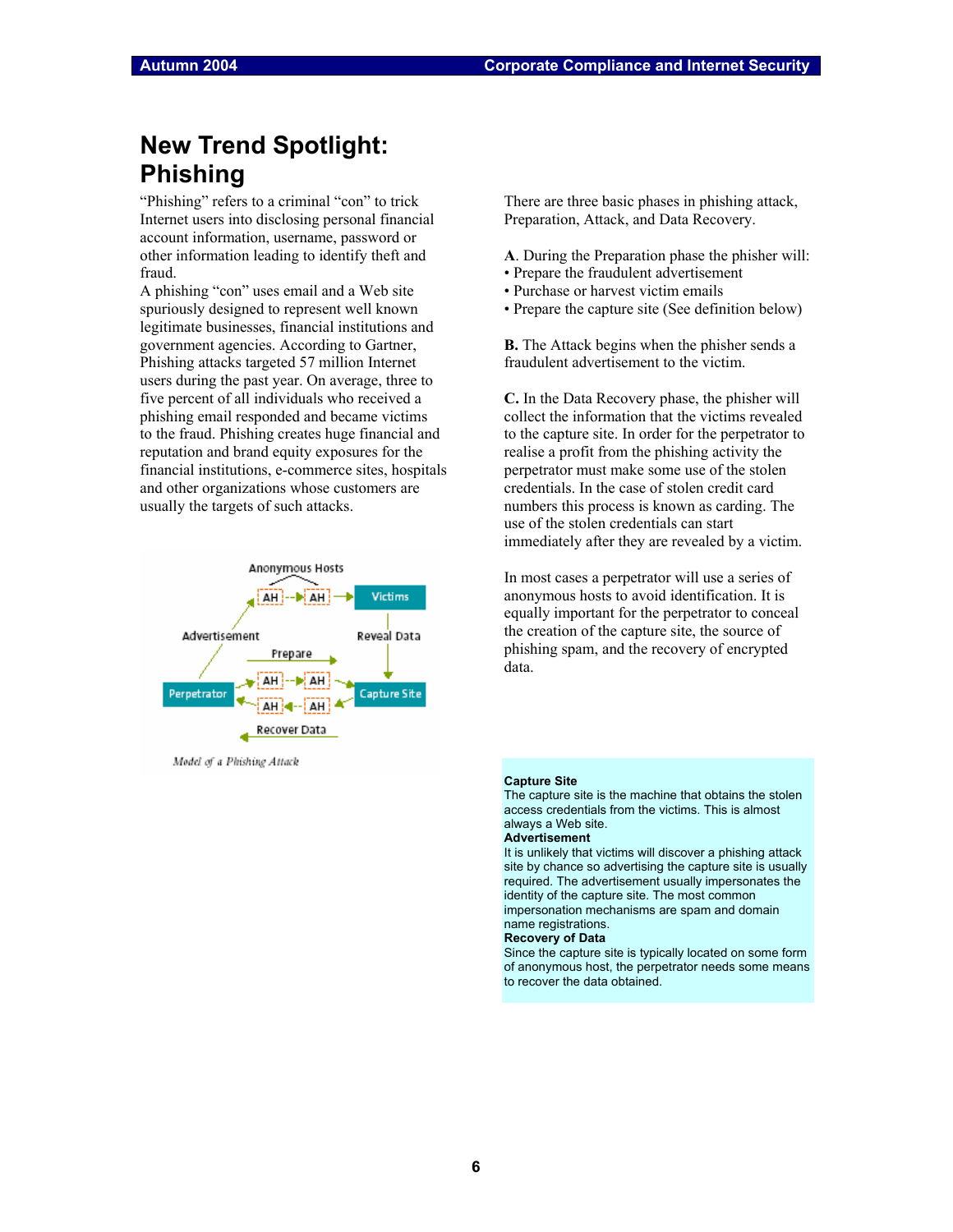### **Phishing Advertisements are Getting Harder to Detect**

Phishers no longer send crude, misspelled emails in plain text. Phishing advertisements are now more difficult to detect because they seem like legitimate contact by known companies. Traditionally, phishers have used social engineering to register "cousin" domains, which sound similar to the company they are trying to impersonate. Lately, phishers lure victims by forging an email "from" address and using browser camouflage techniques such as floating a JavaScript window over the Address Bar to fool people into thinking they are viewing a legitimate, branded site. The phisher's capture site thereby disguises its URL address with a legitimate site's address. The rogue JavaScript remains installed even after leaving the phisher's site. A phisher could easily write additional JavaScript routines to record everything sent or received through your Web browser until closing the application.

Consistent with reports from the Anti-Phishing Working Group, an industry association focused on eliminating the identity theft and fraud that result from the growing problem of phishing and, email spoofing, VeriSign found that 93% of all phishing advertisements were sent from forged or spoofed email addresses. About 5% made no attempt to hide the fraudulent "from" address with a cousin or spoofed address.

VeriSign found phishing advertisements directed users to capture sites located outside of the US 37% of the time with a concentration in: Korea, China, Poland, Brazil, Taiwan, Singapore, Australia, and Indonesia hosted multiple sites with the remaining 12% being hosted in the in the following countries: Canada, Italy, Venezuela, Cameroon, Egypt, France, Ireland, Philippines, Seychelles, Thailand, Turkey, France, Great Britain, Japan, Latvia, Malaysia, Mexico, Netherlands, New Zealand, Norway, Pakistan, Panama, Romania, Russia, Spain, Stockholm, and UK.

### **What we are seeing**

Sample of 490 phishing emails from the first half of 2004 targeting customers of 16 companies:

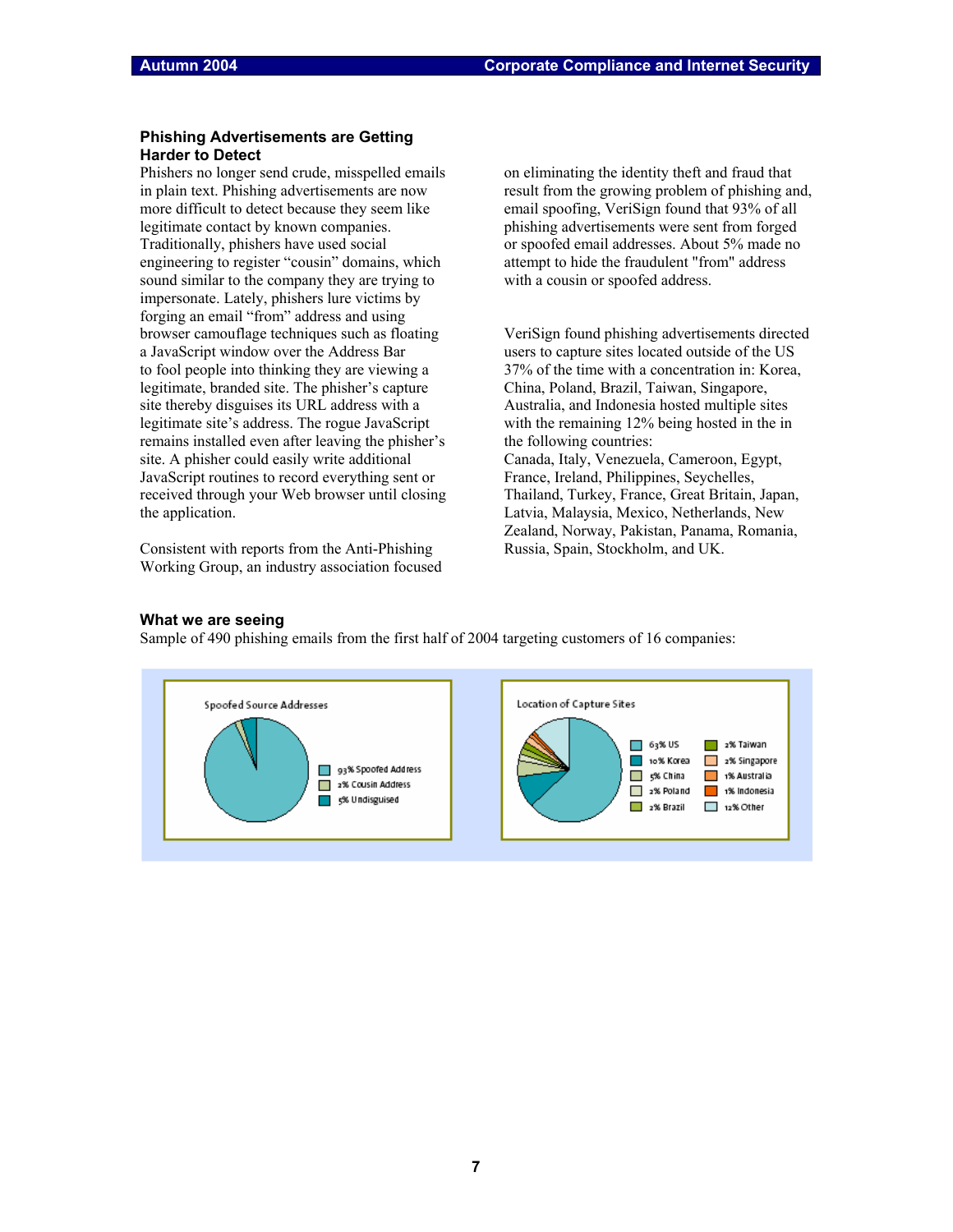VeriSign expects the number of capture sites hosted internationally will increase because they are more difficult to shut down than domestic-hosted sites. Hurdles for closure of international capture sites include different laws, for some countries do not prohibit impersonation of an organization's Web site. Other obstacles include language barriers, different time zones, and business hours.

### **When Phishing Advertisements are Sent**

Phishing emails are sent out consistently throughout the week, although VeriSign found a spike between the hours of 9:00pm - 4:00am EST – the period when IT staffers are either on call or few in numbers.

### **What Enterprises Can Do**

A comprehensive solution for phishing should include strategies to prevent, detect, and respond to attacks.

### **Prevention**

Preventing fraud related to phishing attacks begins with policy, process, and education. A communications plan for safeguarding personally identifiable information begins with assessing current policies and processes, implementing educational programs for employees and end users, and developing a response plan to phishing attacks. An effective communication campaign should tell end users to stop, think, and ask when presented with a questionable email solicitation for personal information. A scam will work only if users are tricked into revealing personal information.

Phishing attacks by day of the week Phishing attacks by time of day

| Monday    | 14% |
|-----------|-----|
| Tuesday   | 15% |
| Wednesday | 15% |
| Thursday  | 17% |
| Friday    | 13% |
| Saturday  | 10% |
| Sunday    | 16% |
| Monday    | 14% |
| Tuesday   | 15% |
| Wednesday | 15% |
| Thursday  | 17% |
| Friday    | 13% |

| Time of Day |     |
|-------------|-----|
| 04          | 24% |
| $4 - 8$     | 7%  |
| $8 - 12$    | 10% |
| 12-16       | 15% |
| $16 - 20$   | 12% |
| $20 - 24$   | 22% |

Recommended guidelines are:

**Stop:** Users should never reveal a credit card number unless they are making a purchase.

**Think:** Is it likely that a user's bank would lose their personal information? Banks never forget credit card numbers. Merchants never need a card number unless you are making a purchase.

**Ask:** Email that discourages discussion with other people is probably attempting to perpetrate fraud. Users should verify questionable email from a bank with a phone call to the customer service department. Bank Web sites may provide other information such as an alert for a current fraud scheme.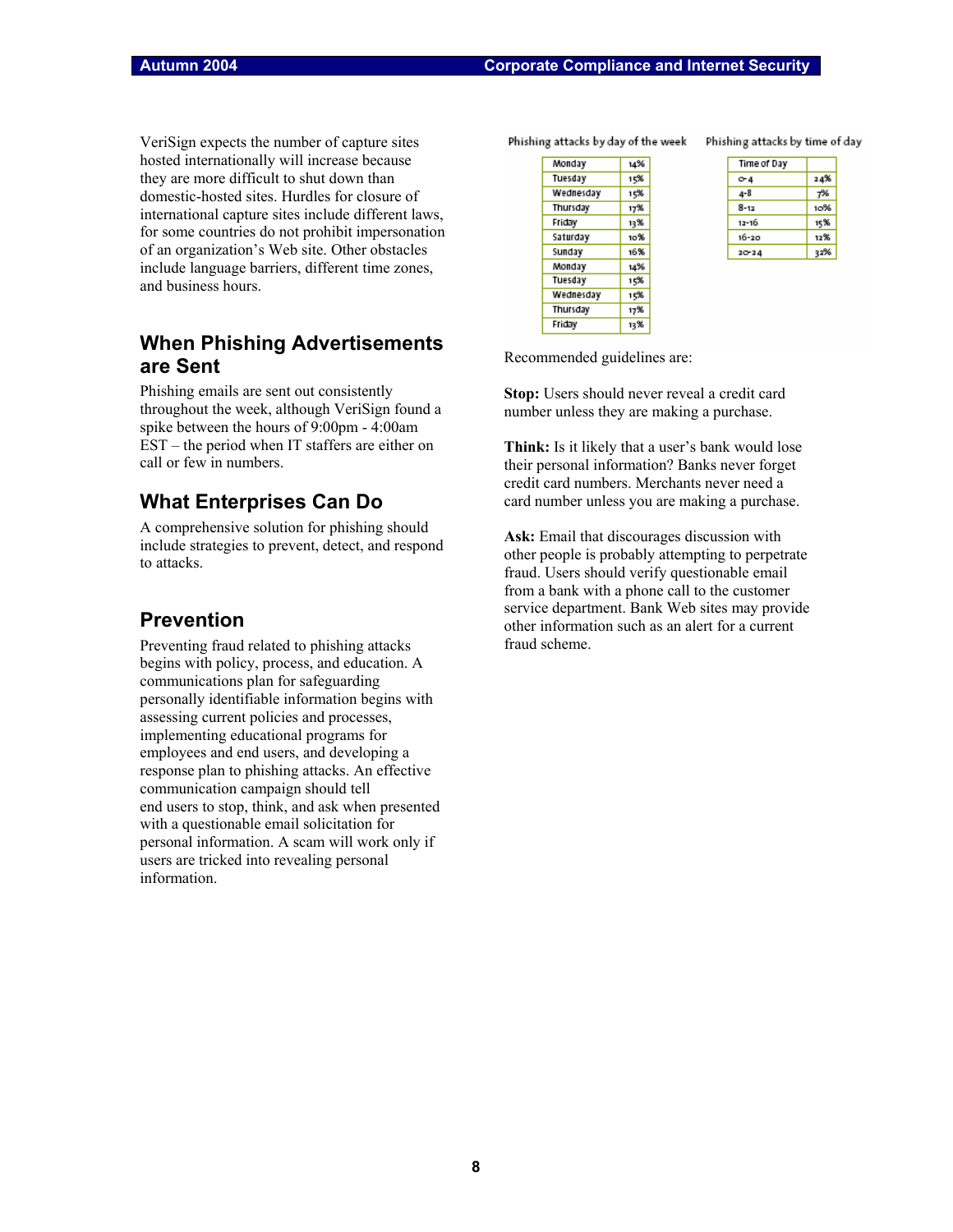#### **What's Up Next - Carding - What Happens to the Stolen Card Numbers**

A criminal has no interest in stealing a credit card number unless it can be safely used to obtain cash or goods that can be easily sold. The phishing gangs who steal credit card numbers by the thousands have been equally ingenious in developing techniques that allow them to turn stolen cards into profit; this is known in hacker circles as 'carding.'

A concerning new trend is the growth of "work at home" schemes that are actually fronts for carding schemes. In this scheme, the carding gangs pose as a legitimate company that is looking for a US agent. The recruits accept money or goods and forward them to another country. As spam filtering systems have proved increasingly effective, legitimate Internet employment agencies are having to work to prevent carding gangs placing listings with them (using a stolen credit card naturally). In some cases the recruits honestly believe that they have found a genuine job right up to the moment the police arrive with a search warrant.

It is important that potential recruits understand there is no legitimate business accepting packages and forwarding them to another country and that forwarding money in this manner is in fact, a crime known as money laundering.

for VeriSign's in depth look at Internet Fraud and Carding exploits.

### **Cryptographic Authentication Prevents Fraud by Phishing**

Cryptographic methods of authentication such as a digital signatures provide a high degree of assurance of email origination and that the contents have not been modified. Cryptographic authentication achieves the following goals:

• Reliably inform the user that an email message is genuine • Reliably inform the user that a Web site is genuine

• Reliably inform the end user that a software download is not malicious

Cryptographic authentication is routinely used to secure ecommerce transactions via the SSL protocol and software downloads using the Authenticode protocol. VeriSign recommends that organizations allow end users to individually opt to receive mail in a secure format.

#### **Disclosure Proof Credentials**

Adoption of disclosure proof credentials is a longer-term strategy for reducing or eliminating the risk of credential disclosures. Most financial transactions are currently authenticated with static identifiers such as an account number or Social Security number. The security offered by these identifiers declines with each transaction requiring disclosure. A public key credential embedded in a smartcard or other token format allows a holder to self-authenticate with a secret key without disclosing the secret. A one-time use authenticator generated by either a token device or other trustworthy means provides an attractive alternative form of disclosure proof credential.

#### **Detecting Phishing Attacks**

VeriSign uses several services to detect potential phishing activities taking place outside an

enterprise's network, including brand management services, domain name monitoring,Web crawlers and spam filters. With these tools, VeriSign can monitor the Internet for cousin "Web sites" and other brand abuse practices.

### **Response - Reducing Time Between Discovery and Takedown**

The longest part of an attack timeline is the interval between discovery of the phishing attack and takedown of the capture site. VeriSign believes reducing this time interval offers the best near term opportunity for stopping fraud by phishing. Tracing the source of hacker attacks such as phishing is largely a manual process. Although automated tools exist for tracing attacks within a single network connected to the Internet, communication between the networks requires human intervention. Attackers exploit the size of the Internet to conceal their traces. The trail of an attack typically involves multiple jurisdictions, time zones and languages. Most phishing attacks are hosted at sites hosted by innocent parties. Processes improving notification between the response centre and the ISPs responsible for the machines that are the source of the attack would allow the time taken before takedown occurs to be very significantly reduced.

*VeriSign provides 24x7 support to take action against a phishing attack.Through close relationships with ISPs and other hosting organizations,VeriSign ecommerce fraud investigators work together to shut down phishing sites in the shortest amount of time possible.*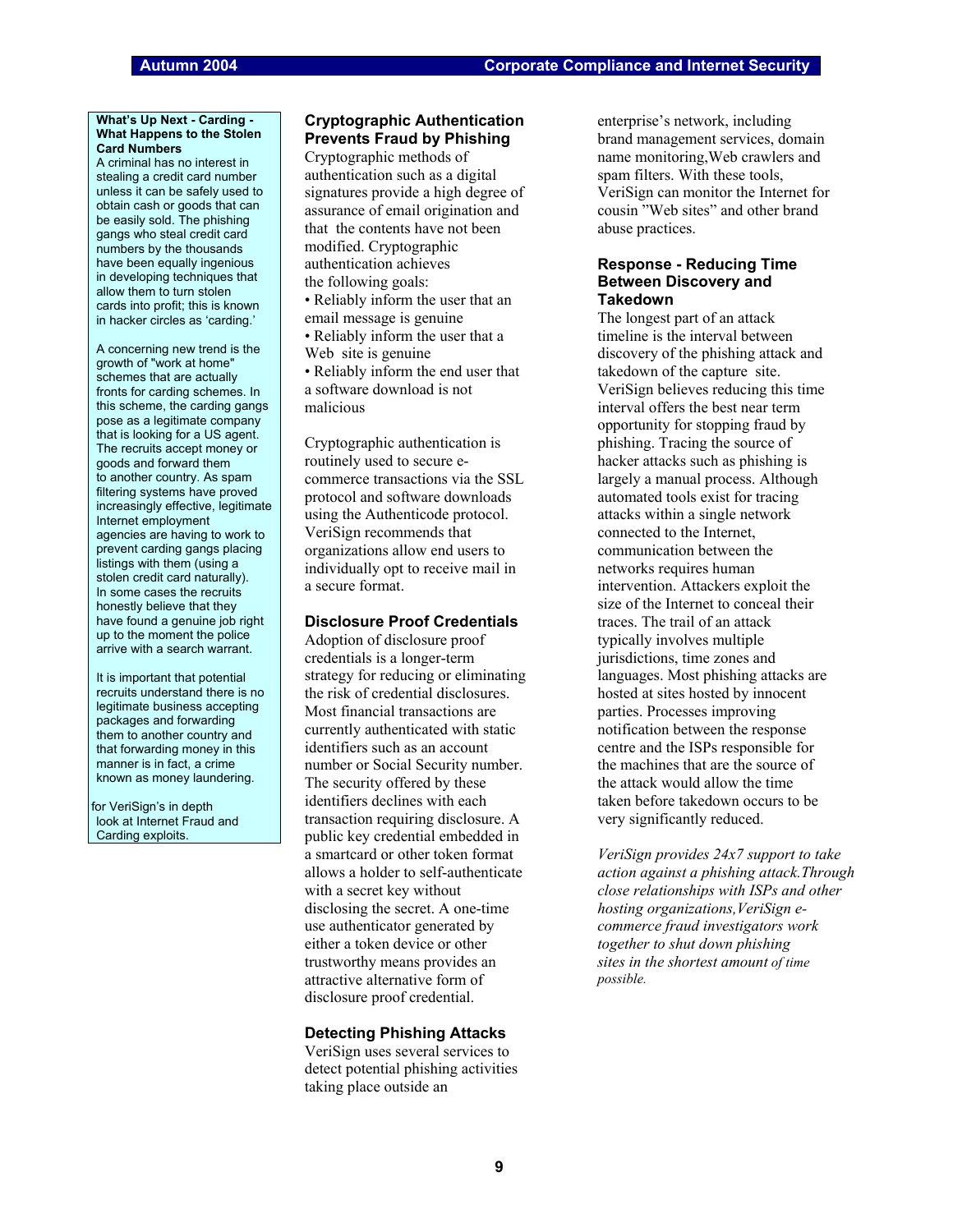### **Phishing Case Study**

### **March 2004 The Preparation – Approximately 4:00 am PST**

The phisher obtained access onto an anonymous host server at an ISP in Tacoma,Washington where he found an unprotected FTP share and uploaded a rootkit onto the server. From there he was able to hack into the administrative account and create new logins into the terminal services for the server, giving him free access to all hosted Web sites on the hacked server.The capture site was set up as an unlinked page off of an otherwise legitimate Web site.The phisher didn't use cousin URLs but spoofed the from address in the email. From the account he created, he used a standard PERL mailer utility to send out the fraudulent advertisements.

The time between when the phisher gained access to the anonymous host and uploaded the rootkit to mails sent is under five hours. Logging from server logs and mail server activity logs show that the scam mails were initially sent out at 9:17 AM.

The phisher then covered his tracks by deleting the mail list once the emails went out. (This prevented us from determining who he sent the fraudulent advertisement from during our investigation.)

### **Discovery – 9:42 am PST**

VeriSign became aware of the scam email at 9:42 AM (25 minutes after attack launched). After analyzing a copy of the email, our fraud team initiated action.We clicked on the link, confirmed that it was a scam, and determined where the capture site was hosted. We found that clicking on the link took the victim to a site that looked like the login page. No matter what data was entered for username and password, the phisher's site then took the victim to the page below that collected further information.

### ATTACK BEGINS AT 9:17 AM PST

Fraudulent Advertisement sent to customers

| >>> "                         | $\left( \begin{array}{c} 0 \\ 1 \end{array} \right)$ | > 03/11/04 10:19AM >>>                                                       |
|-------------------------------|------------------------------------------------------|------------------------------------------------------------------------------|
|                               |                                                      |                                                                              |
| Dear Customer.                |                                                      |                                                                              |
|                               |                                                      |                                                                              |
|                               |                                                      |                                                                              |
|                               |                                                      | We are working hard to eliminate accounts that are no longer active.         |
|                               |                                                      |                                                                              |
|                               |                                                      | You can help us to finalize this process by confirming your account details. |
|                               |                                                      |                                                                              |
| Thank you for choosing        |                                                      | . We look forward to providing                                               |
|                               |                                                      |                                                                              |
| you industry-leading service. |                                                      |                                                                              |
|                               |                                                      |                                                                              |
| Sincerely,                    |                                                      |                                                                              |
|                               |                                                      |                                                                              |
|                               |                                                      |                                                                              |
|                               |                                                      |                                                                              |
|                               |                                                      |                                                                              |
|                               |                                                      |                                                                              |
|                               |                                                      |                                                                              |
|                               |                                                      |                                                                              |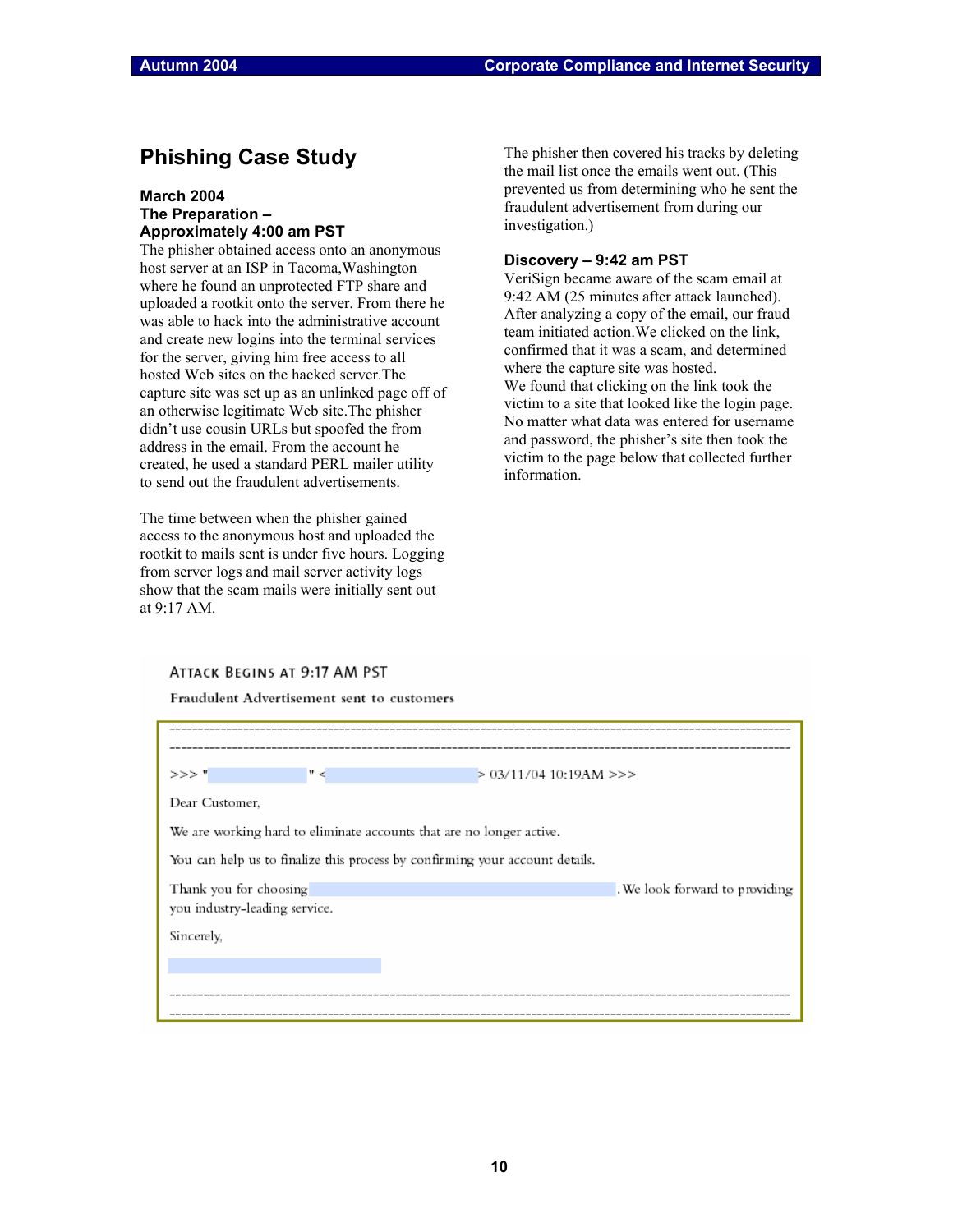

A separate resource investigated the mail itself, starting with the Internet headers.These are easy enough for the phisher to spoof, but it still gives a good starting point for further investigation.

### **The Take-Down – 9:47 am PST**

We contact the ISP in Tacoma through their listed ARIN "abuse $@$ " contacts but only got voice mail.

Leveraging our extensive database of contacts, our next attempt to contact them got us to a live person.We let them know that they may have a server been compromised, and that they are hosting a scam page. By 9:47 AM (five minutes after VeriSign became aware of the attack) the scam page is taken down.

We were able to get the site down so quickly in part because the site was domestic and because of the quick response of our fraud team.

### **Investigation**

Within an hour of getting the site taken down, we had a copy of the scam site payload in our hands for forensics.We also had the FTP logs to give us details of where and when the phisher started this from. FTP logs show that he accessed the servers from three separate IP's, two from Romania and one from Spain. This particular site was light weight and basically just harvested data and sent it to a free email account. We immediately initiated contact with the email provider in orderto get the mail account shut  $down<sup>2</sup>$ 

*2 Portions of the Phishing Case study were edited to protect customer identity*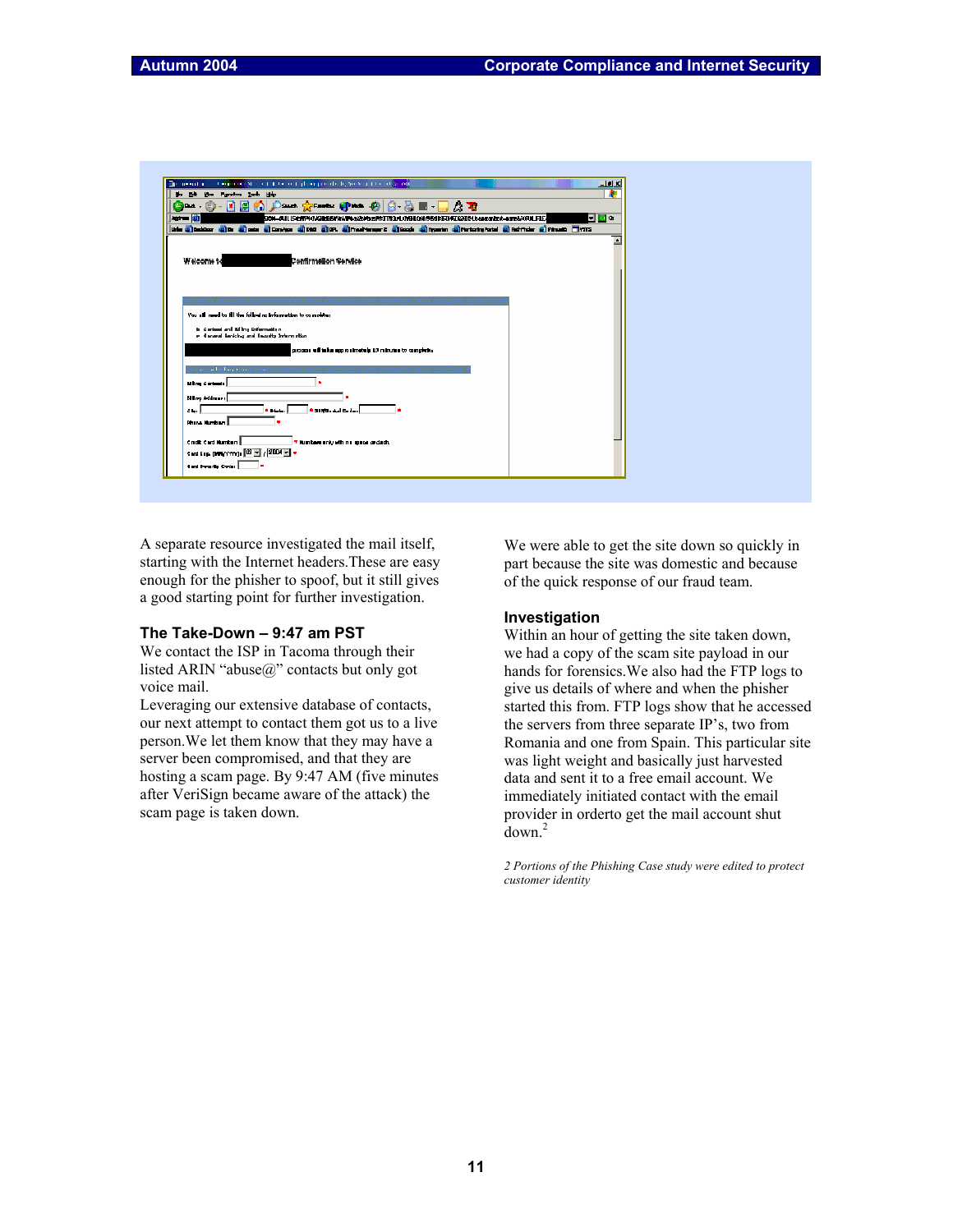### **EU Rules Impact Email Usage**

From December of 2003 all organisations in the EU have been required to comply with Electronic Communications Directive as well as the Data Protection Directive. The former was incorporated into the Electronic Communications Regulations, while the latter was incorporated into the Data Protection Act 1998.

Briefly, the former makes spam illegal throughout the EU, while the latter provides individuals with a level of protection regarding the use of their personal data.

There is some evidence that these are both having an impact on the level of email use for promotional purposes in the UK. Once recent study suggested that spam originating within the UK has now dropped to negligible proportions. The same study also found that nearly half FTSE 100 companies now have procedural rules regarding the use of email for promotional/marketing purposes. The need for these rules was recently highlighted by a major UK Bank:

HFC Bank undertook an email to a small section of its customer base – some 2400 people.

Unfortunately, ALL the email addresses of the recipients were in the "To" field – rather than being "BCC'd". This meant that everyone could see both the email address and, because of the email content, know that they were an HFC customer.

This not only presented a potential security breach – it also breached the Data Protection Act on at least two grounds – which HFC were forced to admit. Email addresses ARE personal data and should NOT be published without permission. The net result was that HFC ended up paying out over £100,000 as compensation to its customers.

The reality is that very few companies are likely to find the law used against them by the authorities. Instead, what is happening is that customers are increasingly aware of their rights and are making life very difficult for organisations that ride over their rights. Errors, such as the case above highlight how vital good staff training is at all levels in order to ensure that valuable technology tools do not expose an organisation to corporate compliance issues.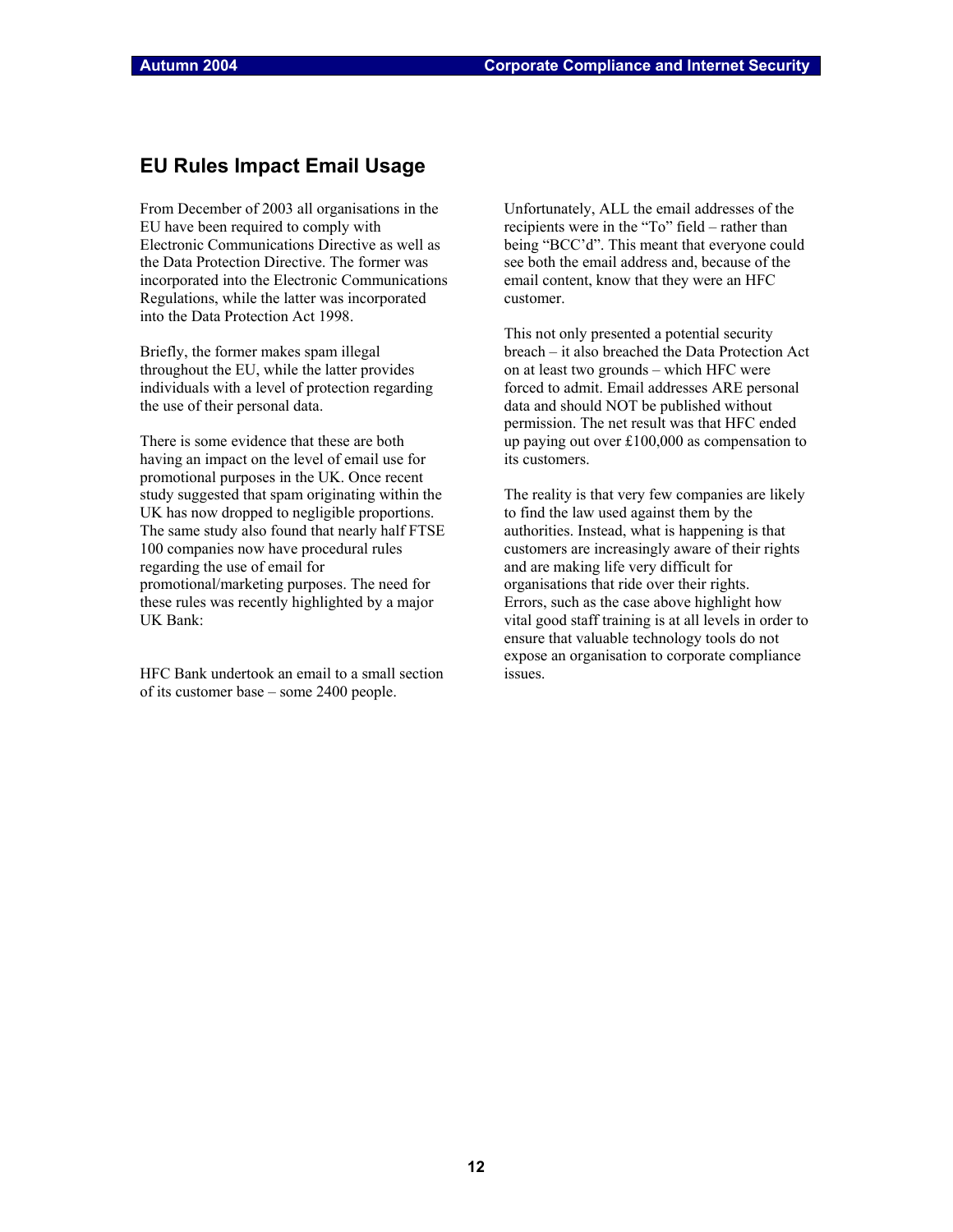# **Data Trends for Internet Usage**

### **Internet Commerce and Fraud**

In tracking the growth of over 600 merchants over the past 12 months, data correlated by VeriSign indicates steady growth in Internet commerce. Despite slightly slower growth rates in the second quarter of 2004,VeriSign recorded overall quarter over quarter growth in the number of transactions each merchant processed. Additionally, the total dollars transacted by each merchant increased an average of 13.2% over the past 12 months.





### **Top Countries by Volume of Fraudulent Transactions**

There was some ranking variation of countries for volume of fraudulent transactions during the first half of 04 as compared to the last briefing. The United States continued to dominate the list with Australia, Italy, and France taking their place as newcomers on the list.

### **Top Countries by Percentage of Fraudulent Transactions**

More than half of the countries with highest rates of originating fraudulent transactions stayed on the list for H1 04.The chart below shows the top 10 countries for fraudulent transactions.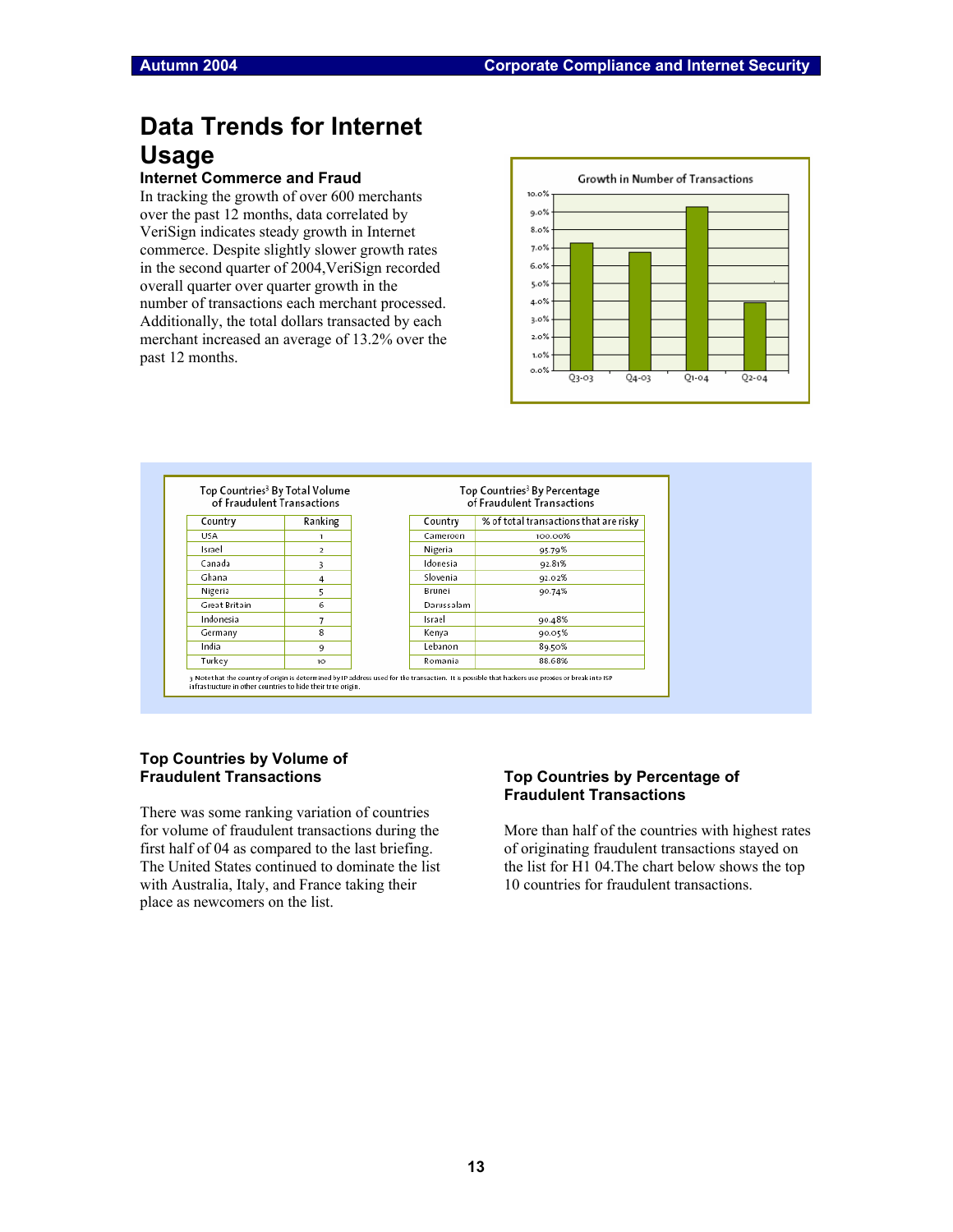# **Internet Usage and Security**

### **Domain Name Registration**

The growth in active registered domain names in .com and .net remain strong compared to the same period in 2003. Both .com and .net top-level domains continued to exhibit strong growth as compared to the previous year.



### **DNS Queries**

The total number of Domain Name System queries grew to more than 400 billion per month during the first half of 2004.

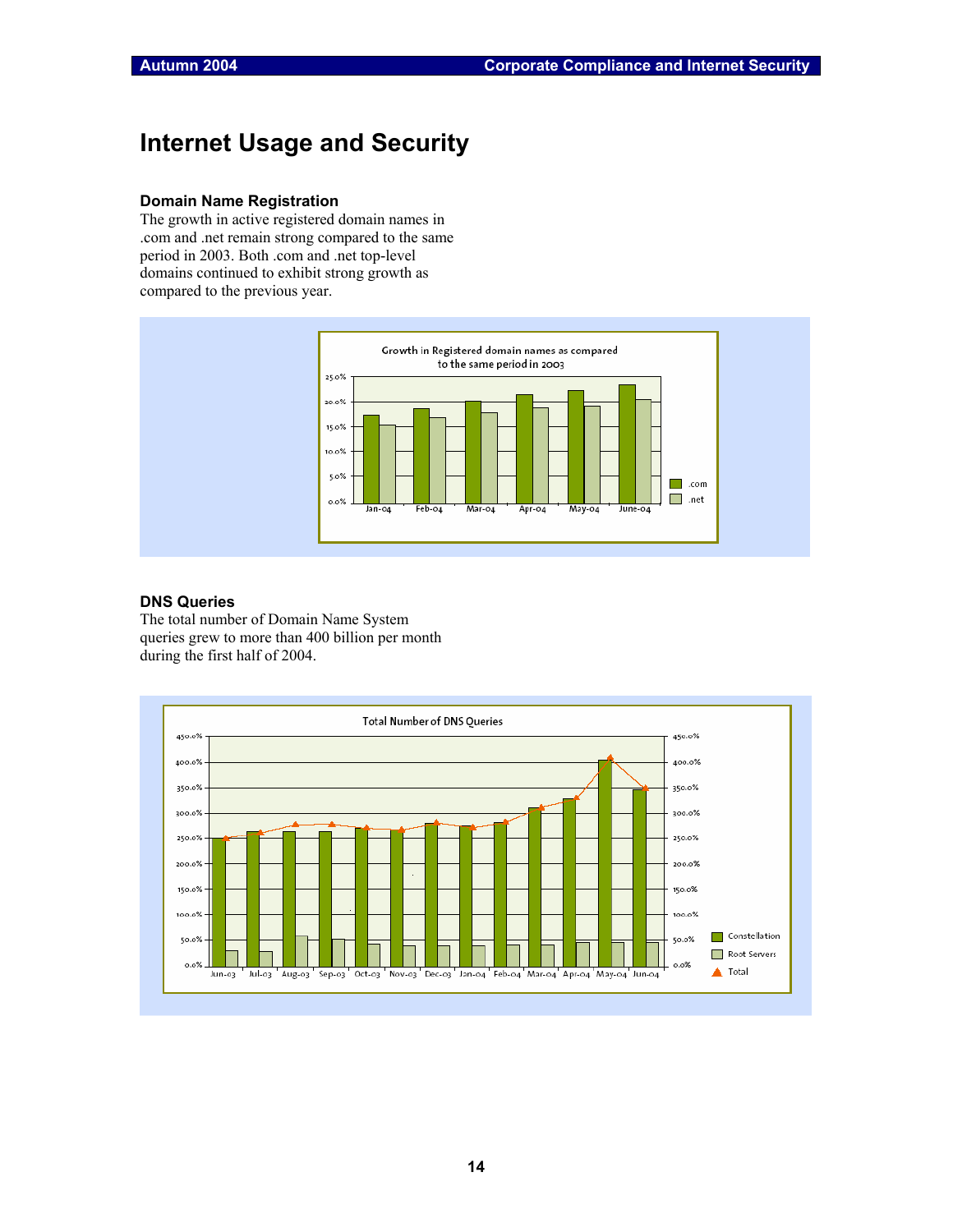The growth in the number of DNS queries during the first quarter of 2004 reflected a similar range as reported in the January 2004 Briefing.



### Growth in SSL Certificates

| Total Active VeriSign SSL certificates worldwide |         |         |         |         |  |
|--------------------------------------------------|---------|---------|---------|---------|--|
| 01-03                                            | 02-03   | Q3-03   | 04-03   | 01-04   |  |
| 383,825                                          | 373,285 | 374,829 | 384,006 | 414,092 |  |

During the first quarter of 2004 the growth in SSL certificates continues to grow world wide.